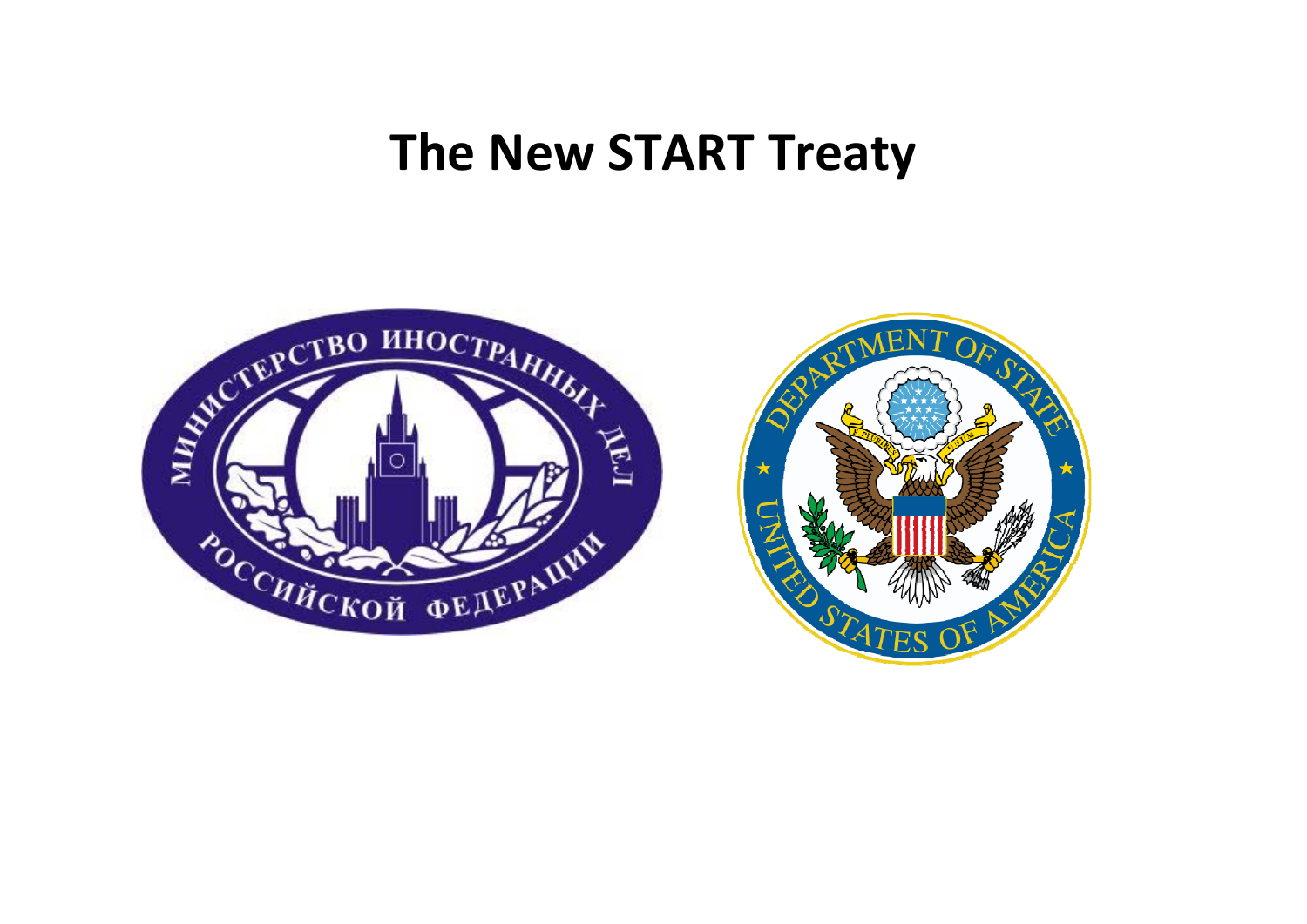# **New START Treaty**

# **Basic Components**

#### **The Central Limits of the New START Treaty**

- $\bullet$  **Deployed Warheads:** 1,550 warheads emplaced on deployed ICBMs and SLBMs, and counted for deployed heavy bombers.
- $\bullet$  **Deployed Ballistic Missiles and Heavy Bombers:** 700 deployed ICBMs, deployed SLBMs, and deployed heavy bombers.
- $\bullet$  **Deployed and Non-Deployed Launchers and Heavy Bombers:** 800 deployed and non-deployed ICBM launchers, deployed and non-deployed SLBM launchers, deployed and non-deployed heavy bombers.
- $\bullet$  **Timetable for Limitations:** Parties must meet central limits within seven years after the Treaty enters into force.
- $\bullet$  **Duration of Agreement:** Ten years with an option to extend for no more than five years, if both sides agree.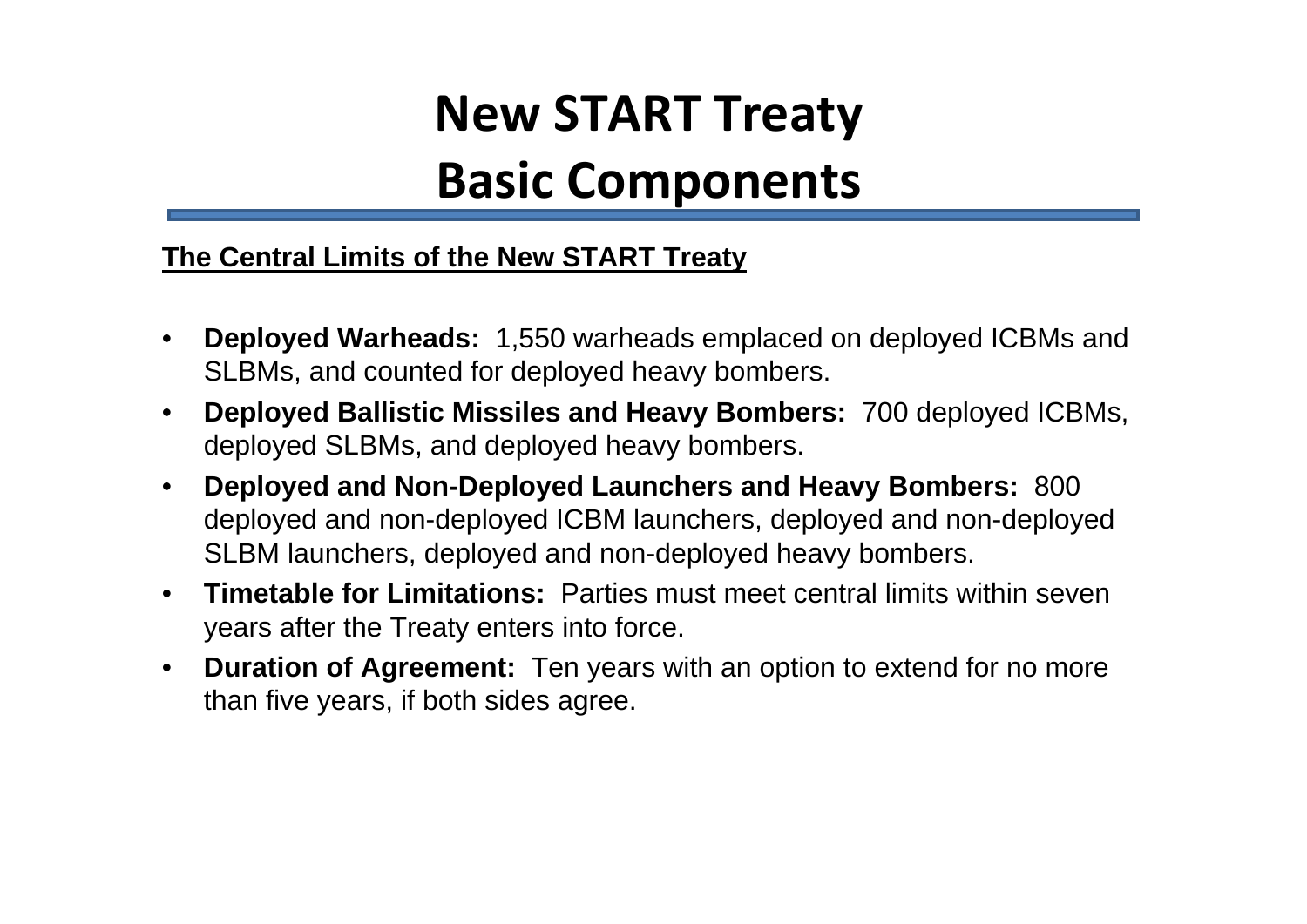# **New START Treaty Verification Regime**

- $\bullet$ **NATIONAL TECHNICAL MEANS (NTM)** – Treaty provides for the use of, and non-interference, with NTM
- $\bullet$ **DATA EXCHANGE AND NOTIFICATIONS** – Ongoing exchanges of data on numbers, locations, and technical characteristics of weapons systems and facilities, with regular notifications and updates.
- $\bullet$  **ON-SITE INSPECTIONS** – 18 on-site inspections per year. Type One inspections focus on sites with deployed and non-deployed strategic systems; Type Two inspections focus on sites with only non-deployed strategic systems.
- **UNIQUE IDENTIFIERS**  Each ICBM, SLBM, and heavy bomber will be assigned a unique identifier.
- • **TELEMETRIC INFORMATION** –To enhance transparency and supplement verification provisions.
- • **COMPLIANCE** – Establishment of the Bilateral Consultative Commission (BCC)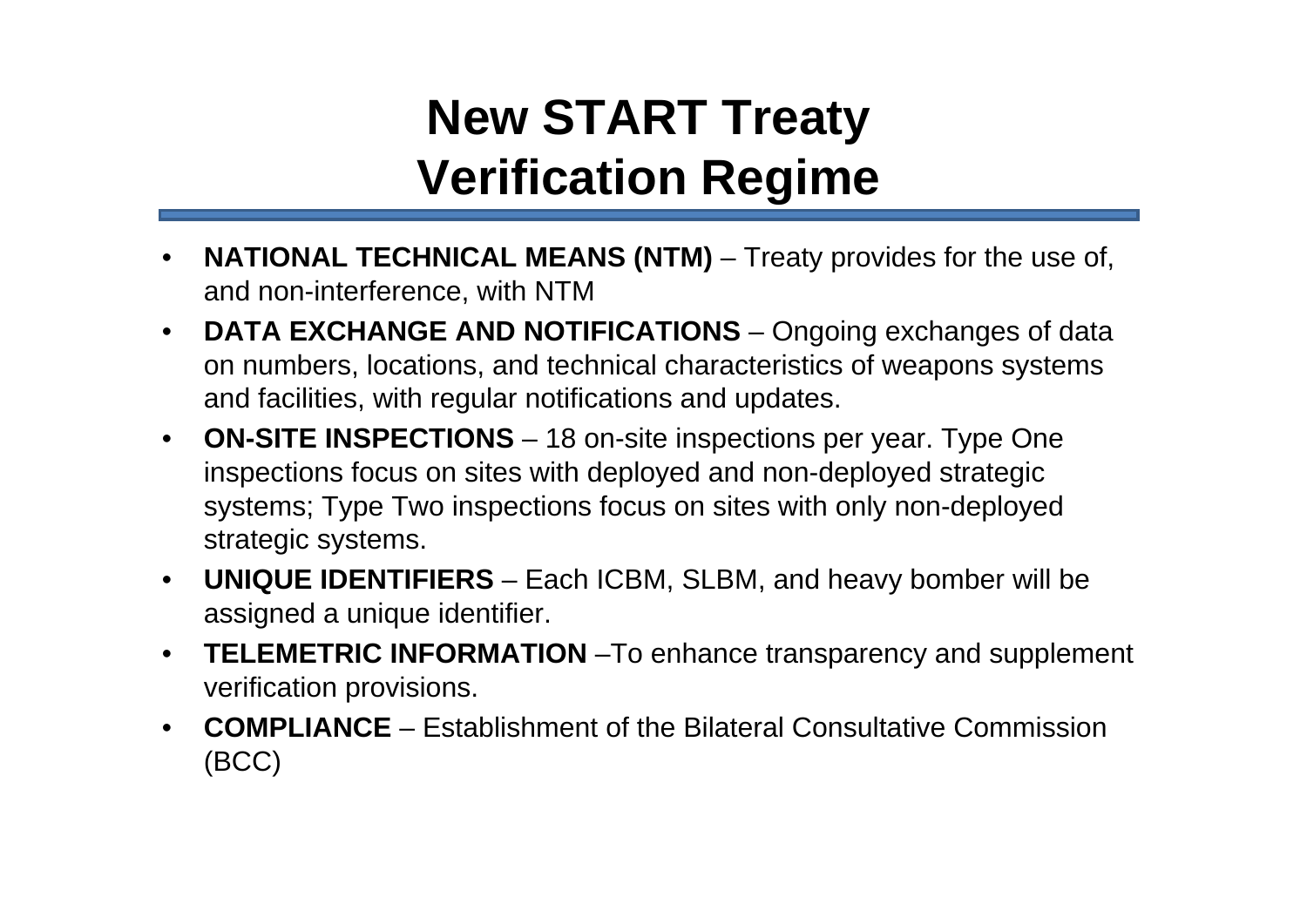### **START, Moscow Treaty, and New START Limits Comparison**

|                                    | <b>START</b>                                                                                                                                    | <b>Moscow Treaty</b> | <b>New START</b>                                                                                                                                                           |
|------------------------------------|-------------------------------------------------------------------------------------------------------------------------------------------------|----------------------|----------------------------------------------------------------------------------------------------------------------------------------------------------------------------|
| <b>Warheads</b>                    | 6,000                                                                                                                                           | $1,700 - 2,200$      | 1,550                                                                                                                                                                      |
|                                    | warheads attributed to                                                                                                                          | strategic            | warheads on deployed ICBMs                                                                                                                                                 |
|                                    | deployed ICBMs and                                                                                                                              | nuclear              | and deployed SLBMs, and                                                                                                                                                    |
|                                    | SLBMs, and heavy                                                                                                                                | warheads             | nuclear warheads counted for                                                                                                                                               |
|                                    | bombers                                                                                                                                         |                      | deployed heavy bombers                                                                                                                                                     |
| <b>Delivery</b><br><b>Vehicles</b> | 1,600<br>strategic nuclear<br>delivery vehicles<br>(deployed ICBMs and<br><b>SLBMs and their</b><br>associated launchers,<br>and heavy bombers) | <b>Not limited</b>   | 700<br>deployed ICBMs, SLBMs, and<br>heavy bombers<br>800<br>deployed and non-deployed<br><b>ICBM and SLBM launchers and</b><br>deployed and non-deployed<br>heavy bombers |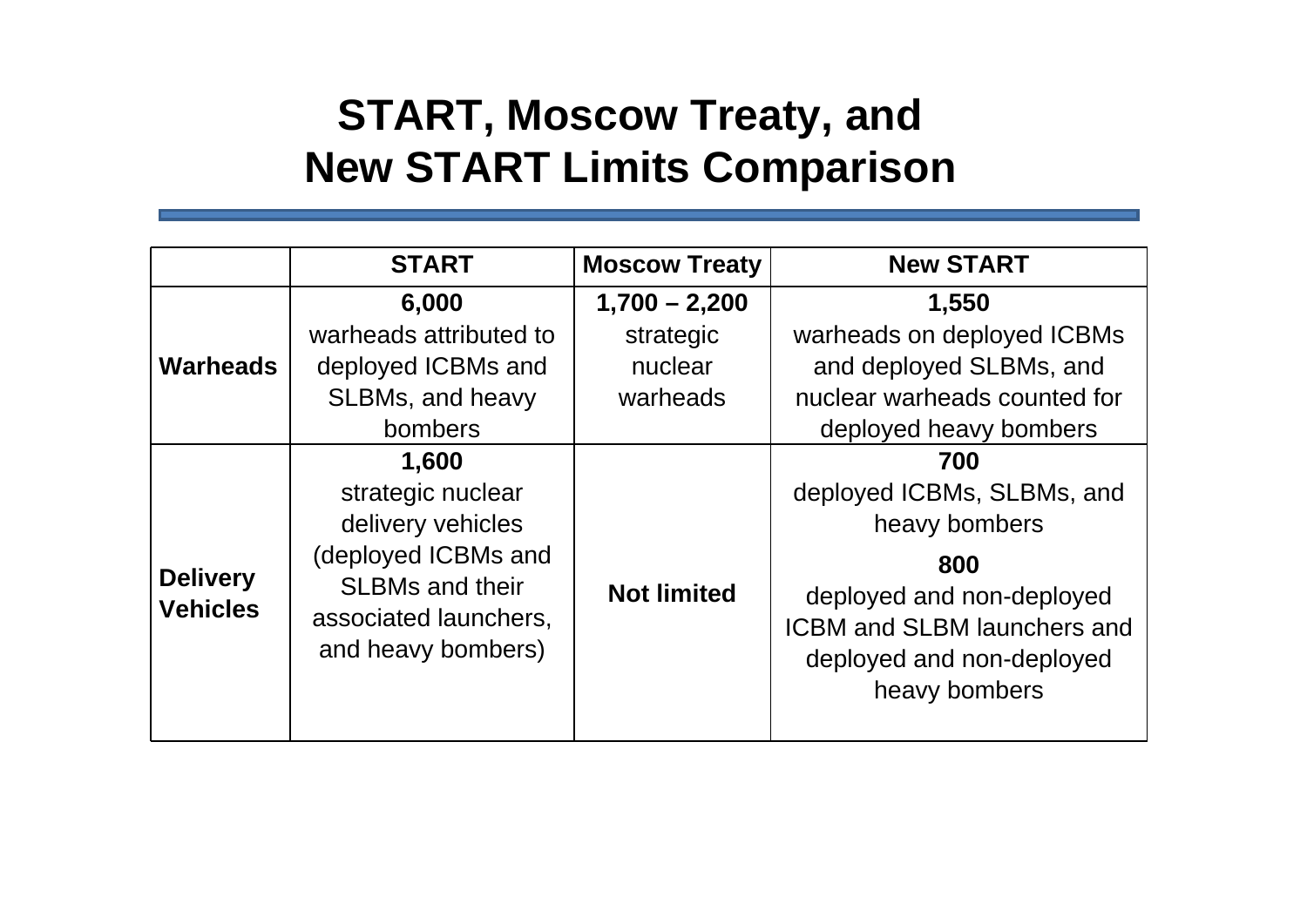### **START, Moscow Treaty, and New START Verification Comparison**

#### •**START**:

- Extensive on-site inspections
- Periodically exchanged data on weapons systems and facilities
- Regular notifications updating the data
- Exchange of telemetry information to verify technical missile parameters
- Cooperative measures
- Continuous monitoring at mobile ICBM assembly facilities

#### •**Moscow Treaty**:

- Relied on START's verification regime
- • **New START**: Simpler and less costly to implement than START
	- On-site inspections combined functions
	- Periodically exchanged data on weapons systems and facilities
	- Regular notifications and data updates
	- Unique alphanumeric identifier on each ICBM, SLBM, and heavy bomber
	- Telemetry exchange to promote openness and transparency